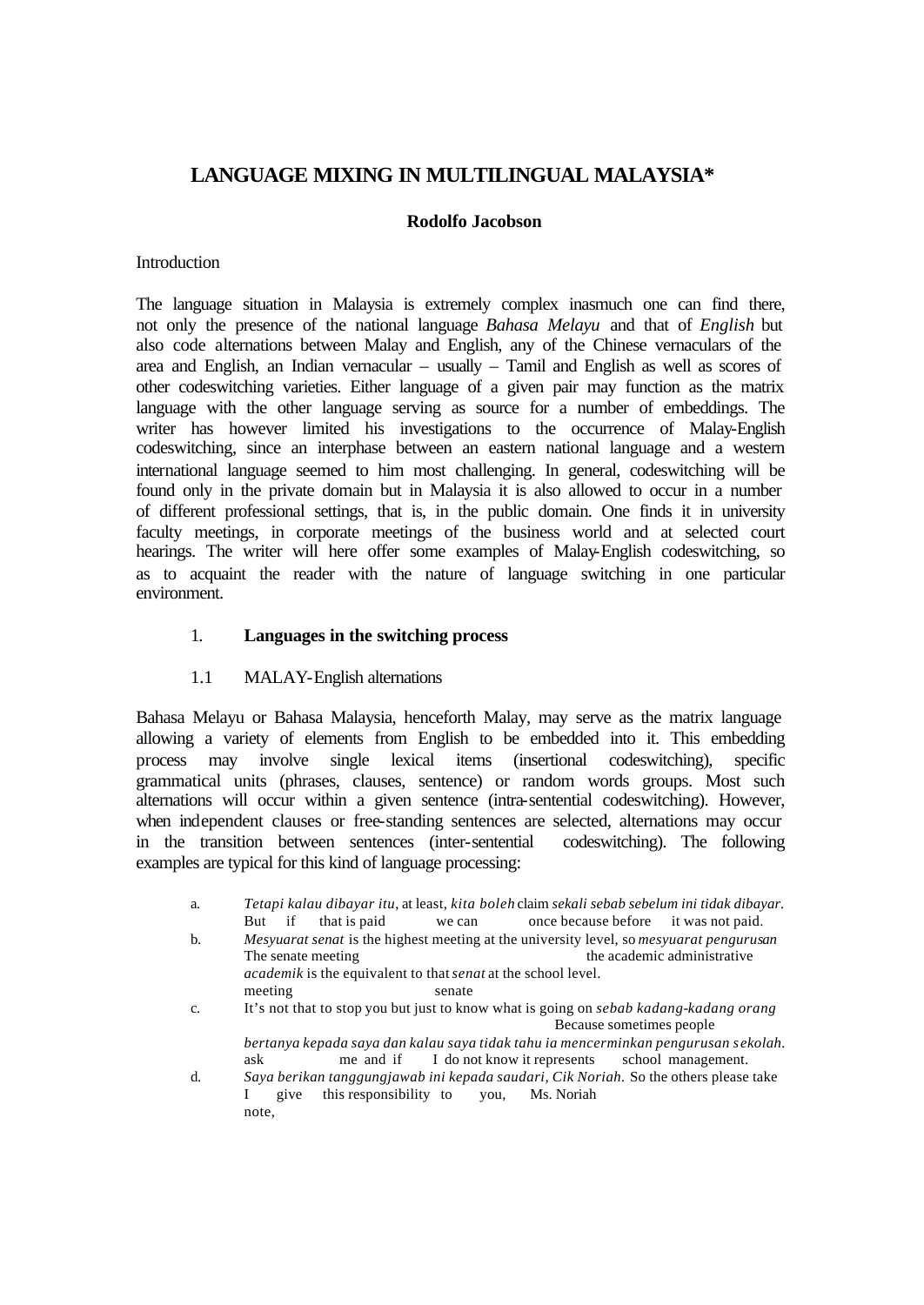Example *a*. shows the insertion of a single lexical item, *claim*. In *b*, the verb phrase *is the highest meeting at the university level* is inserted, obviously followed by the marker *so* before its return to Malay. In *c.* it is the full English clause *It's not that to stop you but just to know what is going on* that starts the sentence and finally in *d.* one encounters an example of intersentential codeswitching where a full Malay sentence occurs in juxtaposition with a full English sentence.

#### 1.2 ENGLISH-Malay alternations

For reasons that we will not explore here, English was chosen to be the matrix language, whereas elements of Malay were embedded into that English sentence. Again, this occurred at the lexical, the phrasal and the clausal level:

| e. | It is not a derma anymore.                                              |
|----|-------------------------------------------------------------------------|
|    | gift                                                                    |
| f. | Actually, minggu keempat is missing. The whole of minggu keempat        |
|    | the fourth week<br>the fourth week.                                     |
| g. | Kita perlukan <i>diagnosis test that is neede as soon as possible</i> . |
|    | We need                                                                 |
| h. | <i>Okay</i> , Tuan Pengerusi, terima kasih. Anything else?              |
|    | Mr. Chairman, thank you.                                                |

Sentence *e.* shows the embedding of a single lexical item, that is, *derma.* The noun phrase *minggu keempat* is embedded in *f* twice. The clause *we need* appears in *g* and full sentences in both languages stand in juxtaposition to one another.

### 1.3 ENGLISH and MALAY in mutual juxtaposition

Actually, *d* and *h* could have been shown in this section as neither qualifies as containing a matrix sentence and an embedded dement. Each language holds its own rather than one language being subordinated to the other. Two more examples of this kind of intersentential switching are as follow:

- i. *Beli ini satu.* Otherwise, there is nothing wrong. Buy this one.
- j. *Some people would lik e to give, you know. So, they would complain, why don't you ask?*  Ada orang, mereka nak derma, mereka tak tahu. There are people, they do not want to donate, they do not know.

Although the institutions where these utterances were recorded (UKM, UPM) usually opt for lexical or phrasal insertions, one can still find cases where both languages occur in juxtaposition to one another.

#### 2. **Domain where language switching is allowable**

#### 2.1 The informal domain

Earlier research leaned heavily on the language mixing practices in conversations between family members and peers. The embeddings of Malay elements into English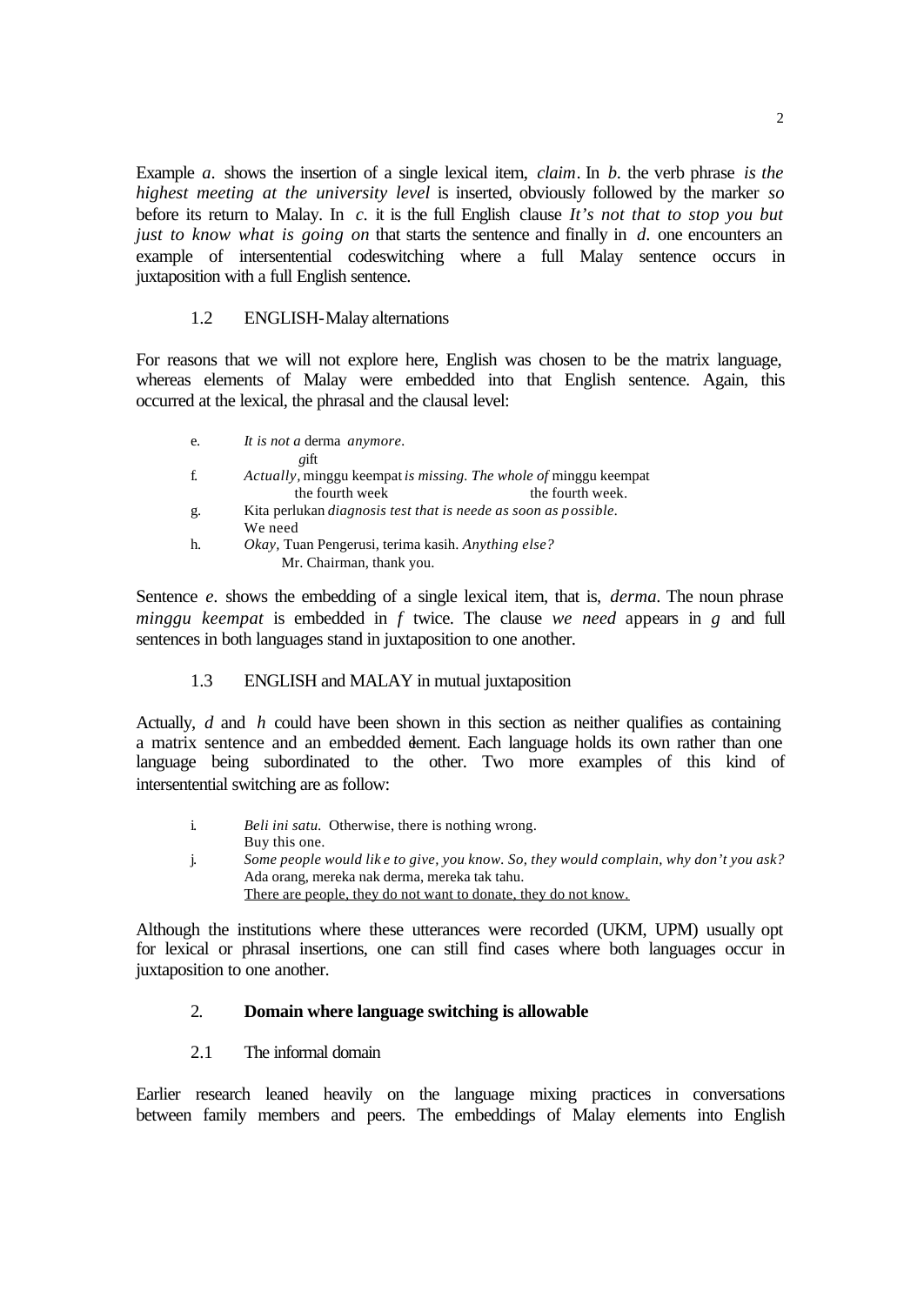sentences as well as the reverse were both common. Lexical insertions, phrasal and clausal embeddings as well as random word group insertions have all been identified as have been pairs of sentences with the two languages in juxtaposition. However, no group of speakers showed clear preference for any one particular type. Some of the mixed utterances produced in informal settings were as follow:

| k. | Ada perlu<br>compromise.                                                        |  |  |
|----|---------------------------------------------------------------------------------|--|--|
|    | There is a need for                                                             |  |  |
| l. | <i>Tadi Norah, marah, marah</i> like that, (I) don't know.                      |  |  |
|    | Now, Norah is angry, angry.                                                     |  |  |
| m. | I rasa it is unfair kalau kita kata macam M. Nasir boleh nyanyi,                |  |  |
|    | if we say how M. Nasir can sing<br>I feel                                       |  |  |
| n. | Apa kau orang cakap ni? Releklah! Okay, let us talk seriously about the Chinese |  |  |
|    | What are you all here saying? Relax!                                            |  |  |
| O. | <i>I don't know what is bersanding.</i>                                         |  |  |
|    | being on the dais.                                                              |  |  |
| p. | <i>Then</i> , buat apa?                                                         |  |  |
|    | do what?                                                                        |  |  |
| q. | What about money, you tak nak duitke?                                           |  |  |
|    | You don't want cash, do you?                                                    |  |  |
| r. | <i>Dugaan.</i> So, we must be more patienr.                                     |  |  |
|    | A divine test.                                                                  |  |  |
|    |                                                                                 |  |  |

Similar switching episodes can also be heard, not only in the interaction among family members and peers but also between seller and buyer on the market place. Such data can be found in Maya David (1999) and Shanta Nair-Venugopal (2000) but are not limited to Malay and English.

## 2.2 The formal domain

The writer's most recent research was based on data collected while the speaker was under a grant from the Institute of Language and Literature (*Dewan Bahasa dan Pustaka: Tabung Cipta Derma Dewan 2001*). The settings identified at that time as favorable to language alternation in any of its manifestations were (1) the language-centered faculties of three Malaysian universities, namely UKM, UPM and UUM, (2) one staff meeting of a private corporate business and (3) a number of court hearings either reported in the legal journal *Kanun* or observed (without recording) at the Higher Court of Kuala Lumpur. All manifestations, whether modes or submodes, of codeswitching witnessed in the informal domain also occurred in the formal encounters, except for the fact that specific encounters would select preferably certain submodes in the sense that language-centered faculties at one university (UKM) would select overwhelmingly English lexical insertions, at another university (UPM) Malay phrasal insertions and at the third institutions (UUM) English clausal and/or sentential insertions including scores of monolingual utterances in either language. Conversely, the language use patterns at the corporate meeting revealed greater variability as, not only did Malay and English take turns in serving as matrix languages, but also did the patterns of embedding vary depending on whether English or Malay served as matrix. When English was the matrix, the embedding process was random and the result became a total language merger as if English and Malay had merged into one single variety. On the other hand, when Malay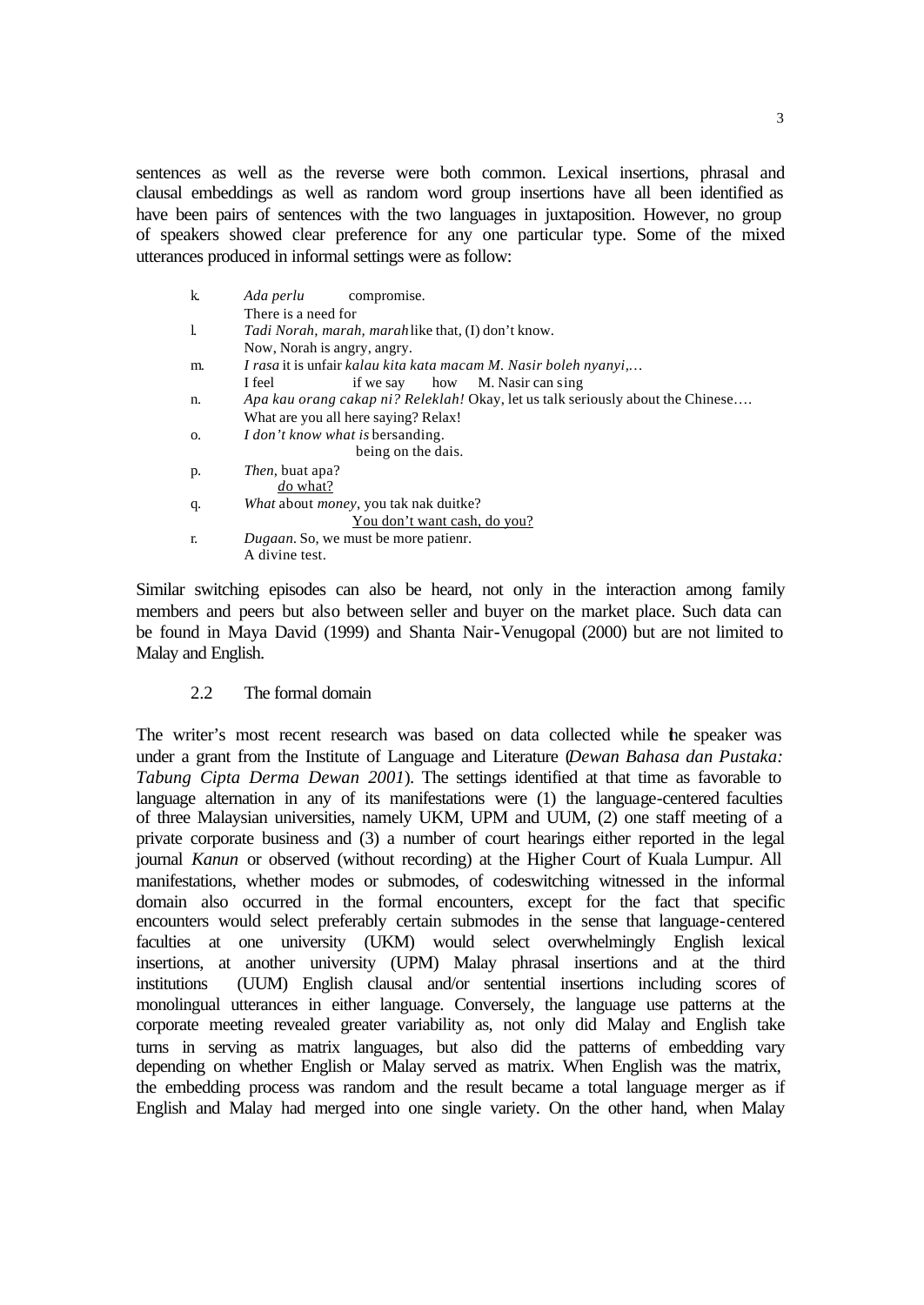served as matrix, the embedding process resulted into an only slightly more liberal mode than what had been found at some of the universities included in this study. Finally, The Higher Court hearings revealed a quite different kind of codeswitched discourse. Intrasentential codeswitching was all but absent. Intersentential codeswitching, however, was the rule of thumb even though the kind of intersentential processing differed from the one witnessed at the universities as multi-sentence citations in English would be inserted into the Malay discourse when reference was made to a text (deposition, judgment, quotation, citation) that had originally been rendered in that language. This served the purpose of avoiding translations into Malay that might be legally risky. Some typical examples of codeswitched discourse as witnessed in the formal domain are the following:

- s. *Berapa* copy *yang dia perlu hantar ber*bind (lexical/UKM). How many that he needs to send bound
- t. Bolehlah *and also the opening will be by the Indonesian attache* (phrasal/UPM). That is possible….
- u. *Satu formula yang saya dah belajar di pusat lain*, we must give this minimum notice of One formula that I learned in another center,… one week, *kerana untuk membolehkan orang untuk perancangan yang lebih awal.* because of enabling a person to (accomplish) an earlier planning (clausal/UUM). v. Dia *agree* kalau MBI nak *consolidate*kan *account* semua sekali *all this…I don't think so* He if wants to (vb.) all accounts at once *It can work* (Merger/Corporate). w. In that case, *tak payah kita nak ambillah* (Phrasal/Corporate).
	- not difficult we want to take (it).
- w. *Rujukan telah juga dibuat kepada petikan dalam Rayden, On Divorce (Edisi ke-14) di* Reference had also been made to the quotation in Rayden, On Divorce (14<sup>th</sup> edition) on *muka surat 56 yang berbunyi:*"The burden of proving that a domicile has been chosen page 56 that reads:… in substitution for the domicile of origin is on the person who asserts that a domicile of choice has been acquired in place of the domicile of origin: the intention must be proved with perfect clearness, *yang bermaksud ……………………..* [follows translation of quote] which means (in Malay) …….. (Intersentential/Higher Court).
- 3. Conclusion

It has been the purpose of the present essay to report on some of the research that has been carried out in the field of codeswitching. The Malaysian scenario has proven to be most valuable in showing how different modes and submodes of switching exist side by side in this Asian Nation where different cultures have joined together to yield a unique texture of its own. The essay describes how specific switching processes are adopted by certain speakers as they perform their professional tasks. Accordingly, the Malaysian has shown that codeswitching between Malay and English has a place, not only in the informal, but also in the formal domain. As a corollary, the essay has tried to clarify some of the notions involved when two languages join together in the conveyance of meaning.

#### **References**

Jacobson, Rodolfo Penyampaian mesej yang lebih luas melalui wacana dwibahasa [Conveying a 1995 broader message through bilingual discourse], *Jurnal Bahasa* 39.5